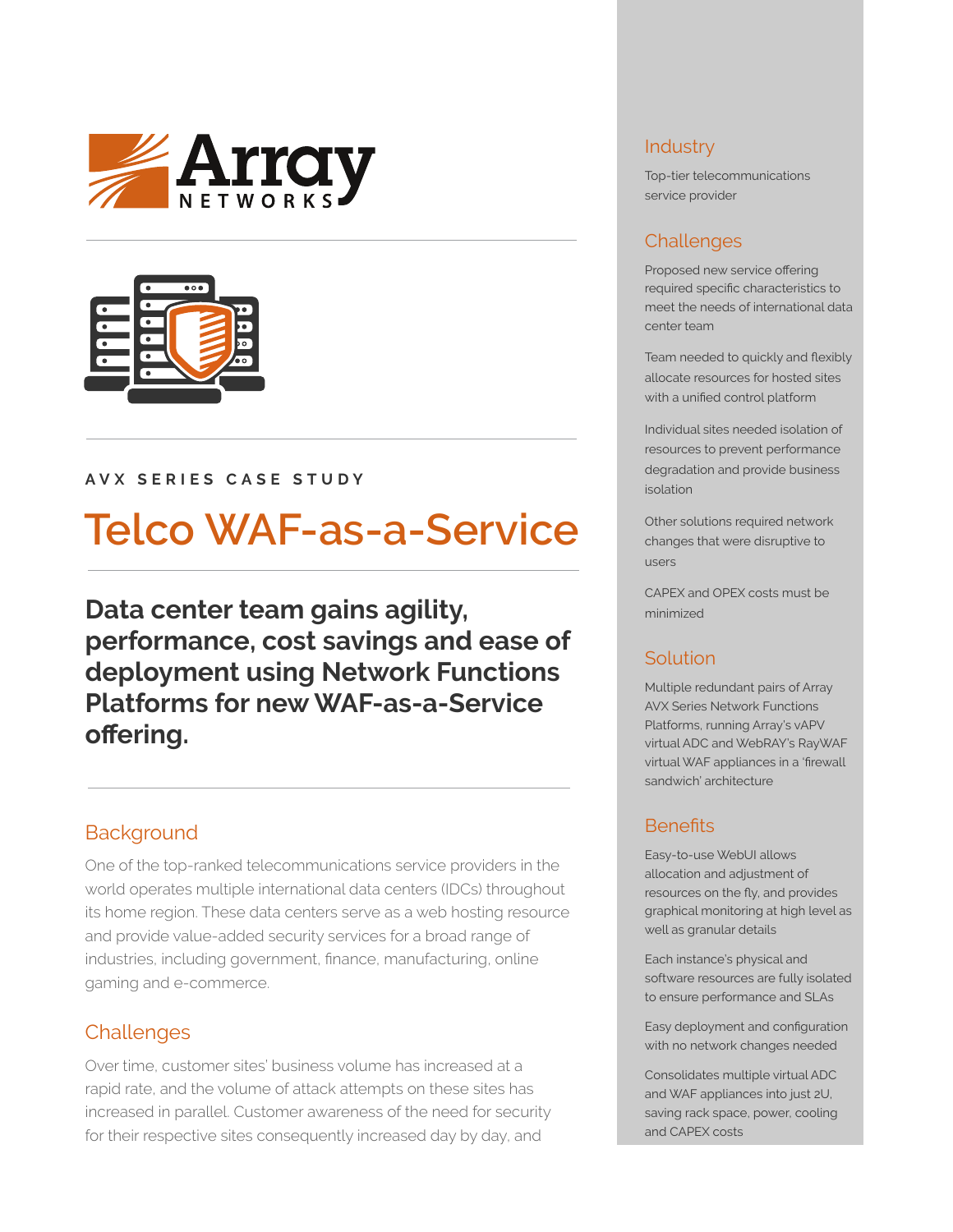



their requirements for security services gradually became far more detailed and specific.

In particular, protection of the web application layer plays a crucial role in the security of the hosted websites and thus the continuity and integrity of customers' respective businesses. The IDC team began their research for a new service offering, WAF-as-a-Service, to address these customer needs.

The team identified several key requirements for the proposed service offering. Primary among them was agility – the team wished to be able to quickly and flexibly allocate appropriate resources for each managed customer site through a unified control platform. In addition, the team needed to be able to easily view allocated resources in order to improve efficiency.

Performance was also a key concern. Each hosted website would need to be protected exclusively by dedicated computing resources to avoid the potential for performance-impacting resource contention, and the performance impact of processing SSL-encrypted traffic would need to be minimized. The team also wished to implement web application security without changing the existing network structure to minimize disruption and make the process transparent to the managed website customers. And finally, the team wanted to hold down costs for the appliances as well as for space, power, cooling and labor required for deployment.

The IDC team initiated a search for a solution that would meet their requirements. Candidate solutions were put through strict Proof of Concept (POC) testing in order to analyze conformance with the requirements as well as ease of use and other factors.

#### Solution

After the POC, the IDC team identified a clear winner: Array Networks' AVX Series Network Functions Platform running WebRAY's RayWAF virtual web application firewall appliances in conjunction with Array's vAPV virtual application delivery controllers (ADCs) was the only solution to meet all the team's requirements.

The AVX Series is a hyperconverged platform designed specifically to run networking and security workloads, such as virtual WAFs, ADCs, NGFWs and similar solutions. Unlike traditional virtual environments, in which resources are shared across multiple VAs, the AVX Series provides guaranteed resources per VA instance, including CPU, memory, I/O and SSL processing. The end result is that the telco data center can achieve agility at scale.

*"All we had to do was to install the AVX in the rack, connect power and Ethernet, configure the system through the WebUI then wait to see the WAF report."*

> **International Data Center Team Member Major Telecommunications Service Provider**

The platform architecture provides strict segmentation of each vAPV and RayWAF instance, providing complete business isolation of each customer's respective virtual WAF and ADC resources and supporting SLAs. Even hypervisor overhead is segregated from VA instance resources to prevent potential resource contention.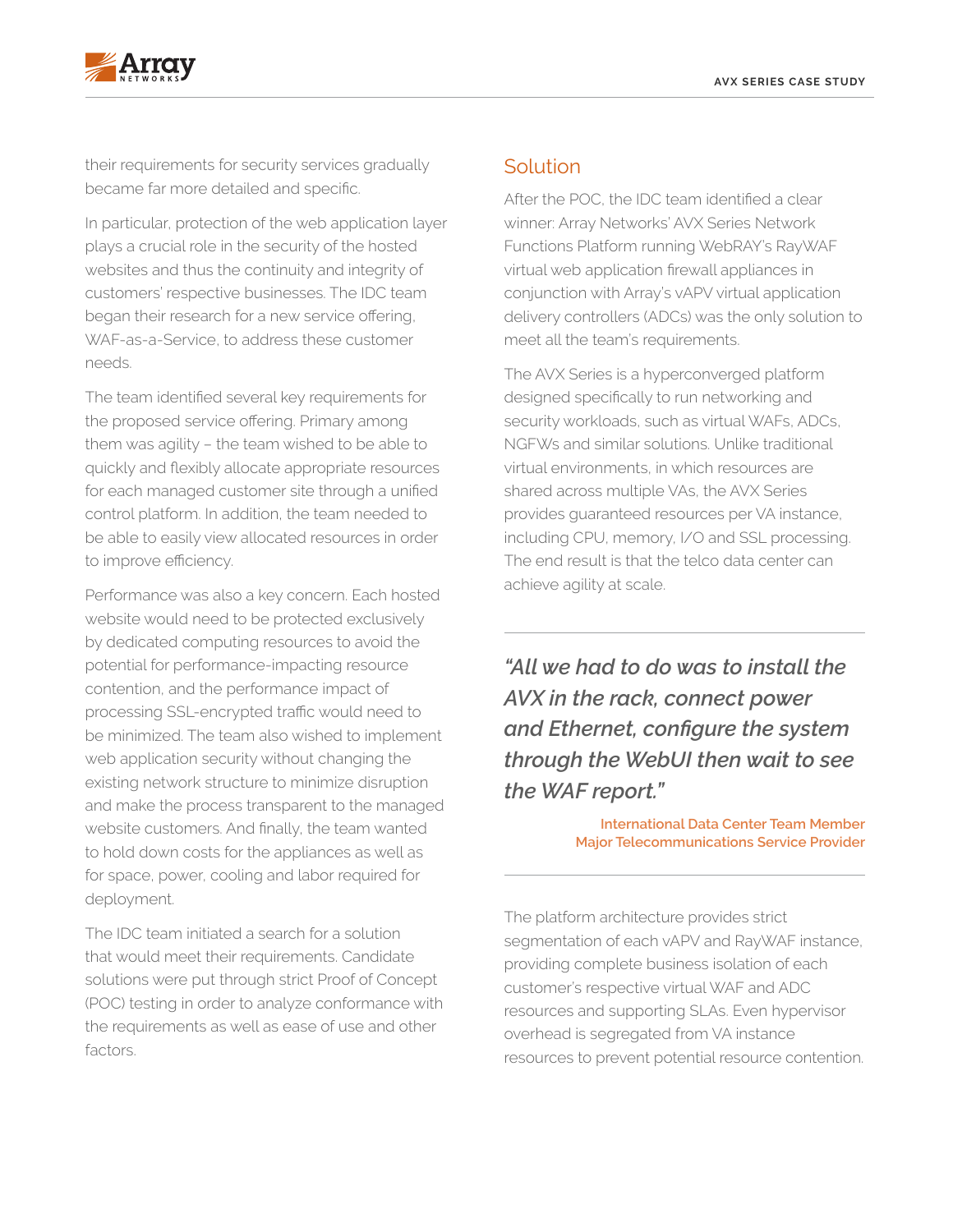

In addition, the Network Functions Platform offers an easy-to-use WebUI that streamlines allocation of resources and other management tasks, and provides summary and granular views of system and VA resources and performance.

The deployment went very smoothly, the IDC team reported. "All we had to do was to install the AVX in the rack, connect power and Ethernet, configure the system through the WebUI then wait to see the WAF report," a team member noted. No additional changes to the network were required.

In terms of cost, each 2RU AVX Series platform supports multiple WebRAY virtual WAFs and virtual ADCs. Rather than deploying multiple 1RU dedicated WAF and ADC appliances, the telco has saved three quarters or more of the rack space required for WAF-as-a-Service, as well as power and cooling costs. In addition, each AVX highavailability pair protects ten or more websites, each with its own segregated ADC and WAF resources.

Since the initial deployment, the IDC team has continued to add more AVX Series platforms as customer demand and website traffic loads have grown. In just one six-month period, the AVX Series and WebRAY's virtual WAF appliances have protected customer websites against literally thousands of attacks.

#### **Summary**

Through the AVX Series Network Functions Platform and WebRAY's virtual WAF appliance, the telco IDC team has rolled out a new, revenuegenerating service offering that provides protection for customers' websites. The AVX Series Network Functions Platform is a pivotal element of the success of the WAF-as-a-Service offering. (See Figure 1, page 4 for a high-level topology view.)

Through the platform, the IDC team gains the agility to quickly and flexibly allocate appropriatesized resources for each customer site, through an easy-to-use WebUI that also provides overview and granular drill-downs into system and VA performance.

The AVX Series also provides the unique combination of the agility of virtual appliances with the performance of dedicated appliances, giving the team the best of both worlds. Compute, memory, I/O and SSL resources for each customer are walled off from each other, and resources can be adjusted as needed for changing traffic volumes and to meet SLAs.

In addition, the platform required no changes to the existing network structure for a seamless deployment that is totally transparent to the customers. And, by consolidating the functions of multiple WAFs and ADCs into a single appliance, the team realized savings in space, power and cooling as well as CAPEX.

For the telco's IDC team, Array's AVX Series Network Functions Platform delivers a winning combination.